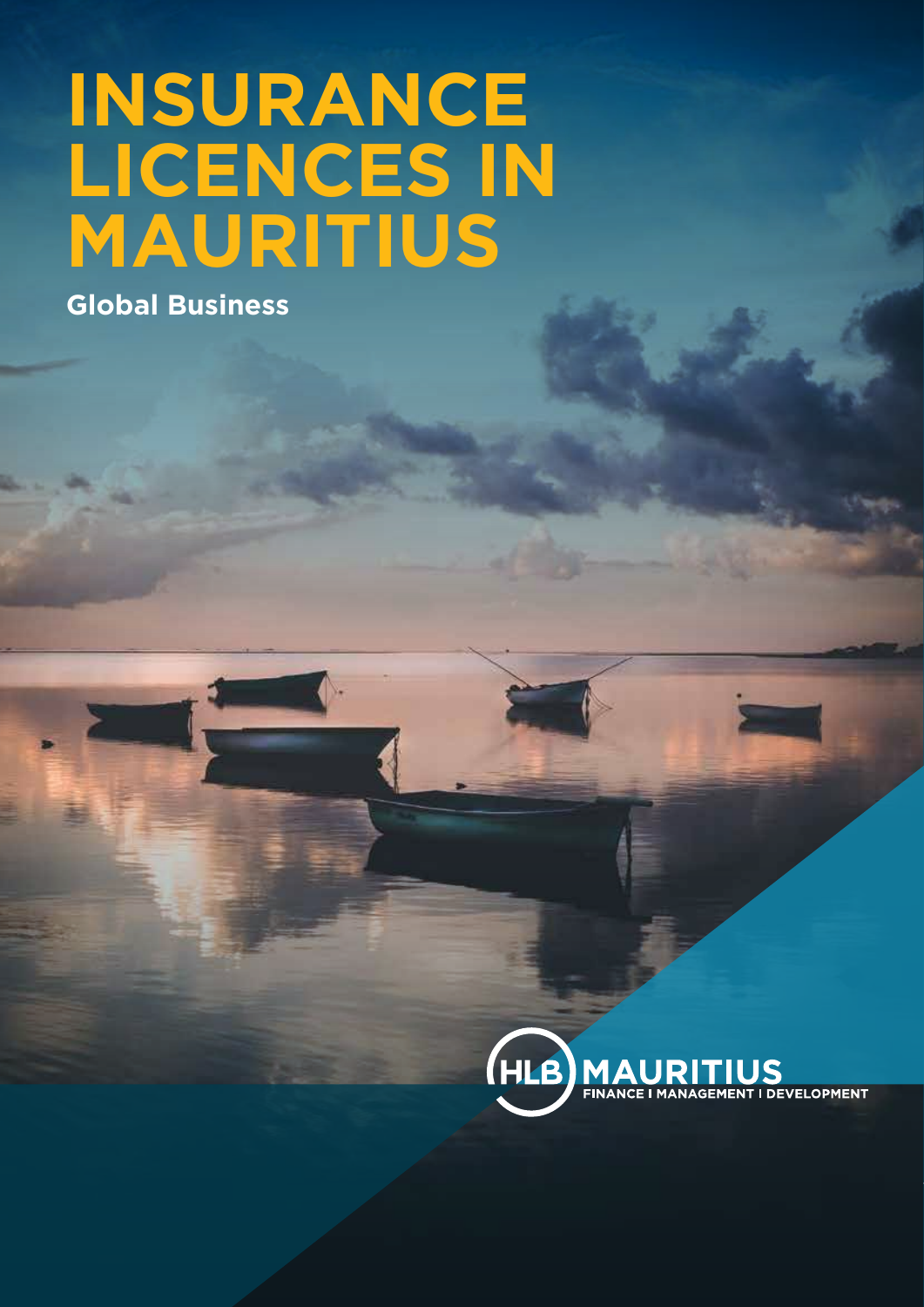**The Mauritian International Financial Centre (« IFC »)** regulates the Insurance Business Sector through the Financial Services Commission (« FSC »).

In this brochure we provide an overview of the main types of insurance licences.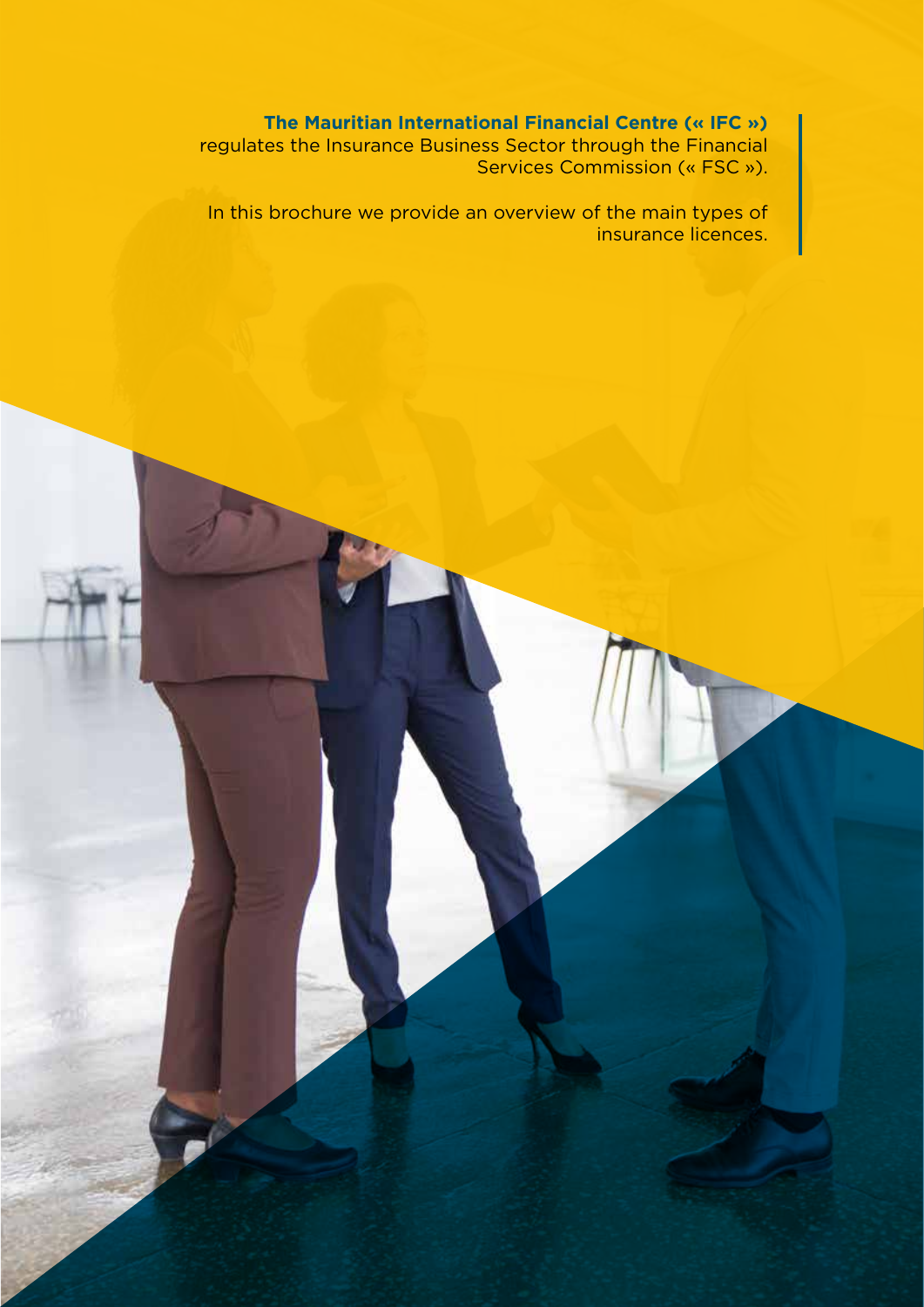## **LIST OF INSURANCE LICENCES ISSUED BY THE FSC**

Long-Term Insurance Business Licence General Insurance Business Licence Professional Reinsurer Insurance Manager Insurance Agent (Company & Individual) Insurance Broker Insurance Salesperson (Registration) Claims Professional (Registration) Pure Captive Insurer Captive Insurance Agent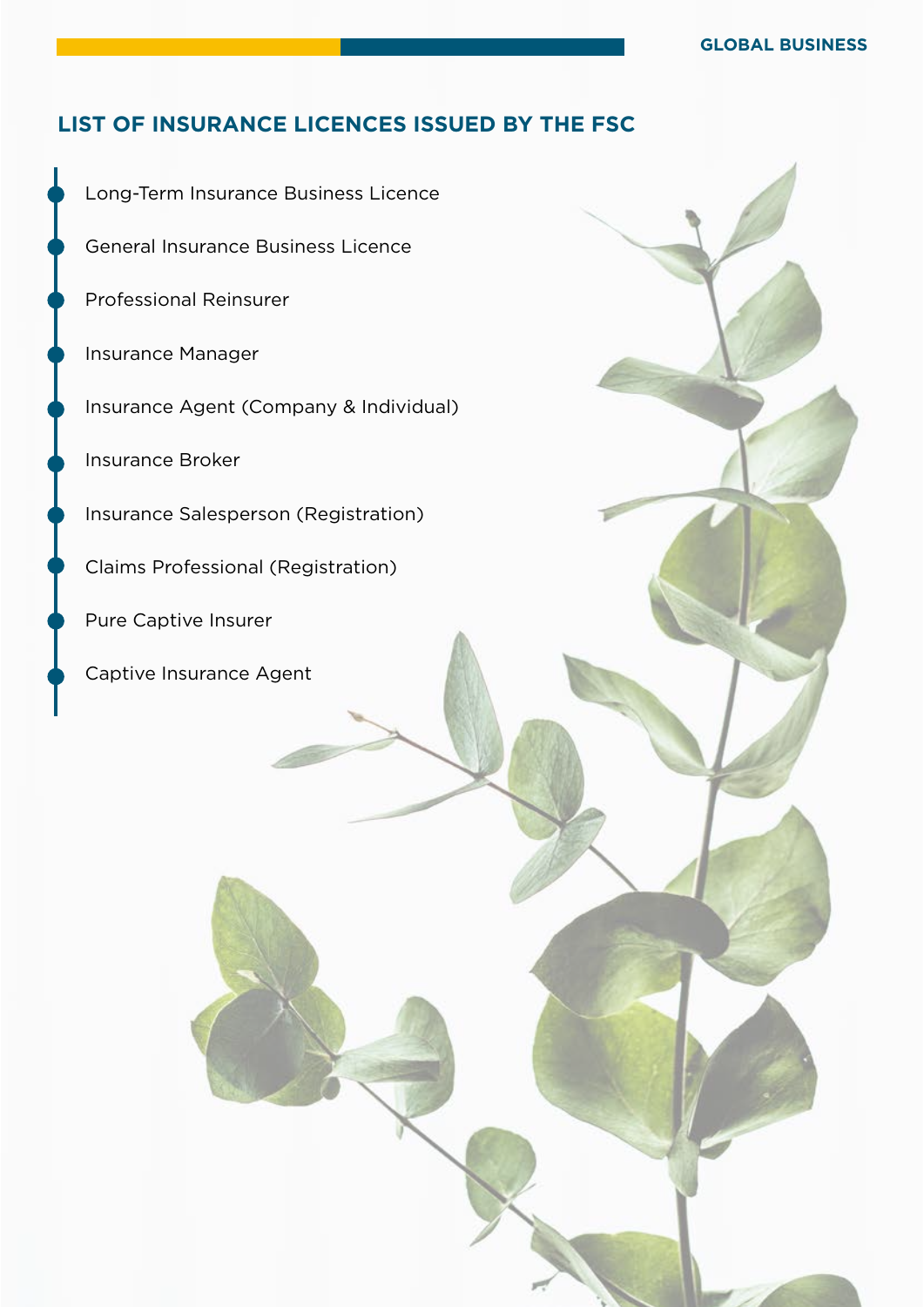

### **INSURANCE LICENCE:** Short-Term & Long-Term

**Insurance Licences may be applied for General Insurances normally called 'Short Term' covers and these concern Motor vehicles, Residential and Commercial buildings, travel, medical etc. Separate Licences are also available for Life Assurances which are generally termed 'Long term Insurance'**

Long Term Insurance ("LTI") constitutes the largest segment of Mauritius insurance industry with more than 50% of written insurance premiums. LTI englobes life assurance, pension, permanent health insurances. Companies in the long-term insurance industry hold assets in excess of MUR 100 million. There were some eight (8) such licences in operation in 2020.

General insurance is a term used to describe all types of insurances, other than

life insurance. Everybody is likely to need some form of general insurance at some time in one's life.

General insurance helps us protect ourselves and the things we value, such as our homes, our cars, our health, our business and our other valuables, from the financial impact of risks, big and small – from fire, cyclones, flood, to theft, car accidents, travel mishaps – and even from the costs of legal action against us.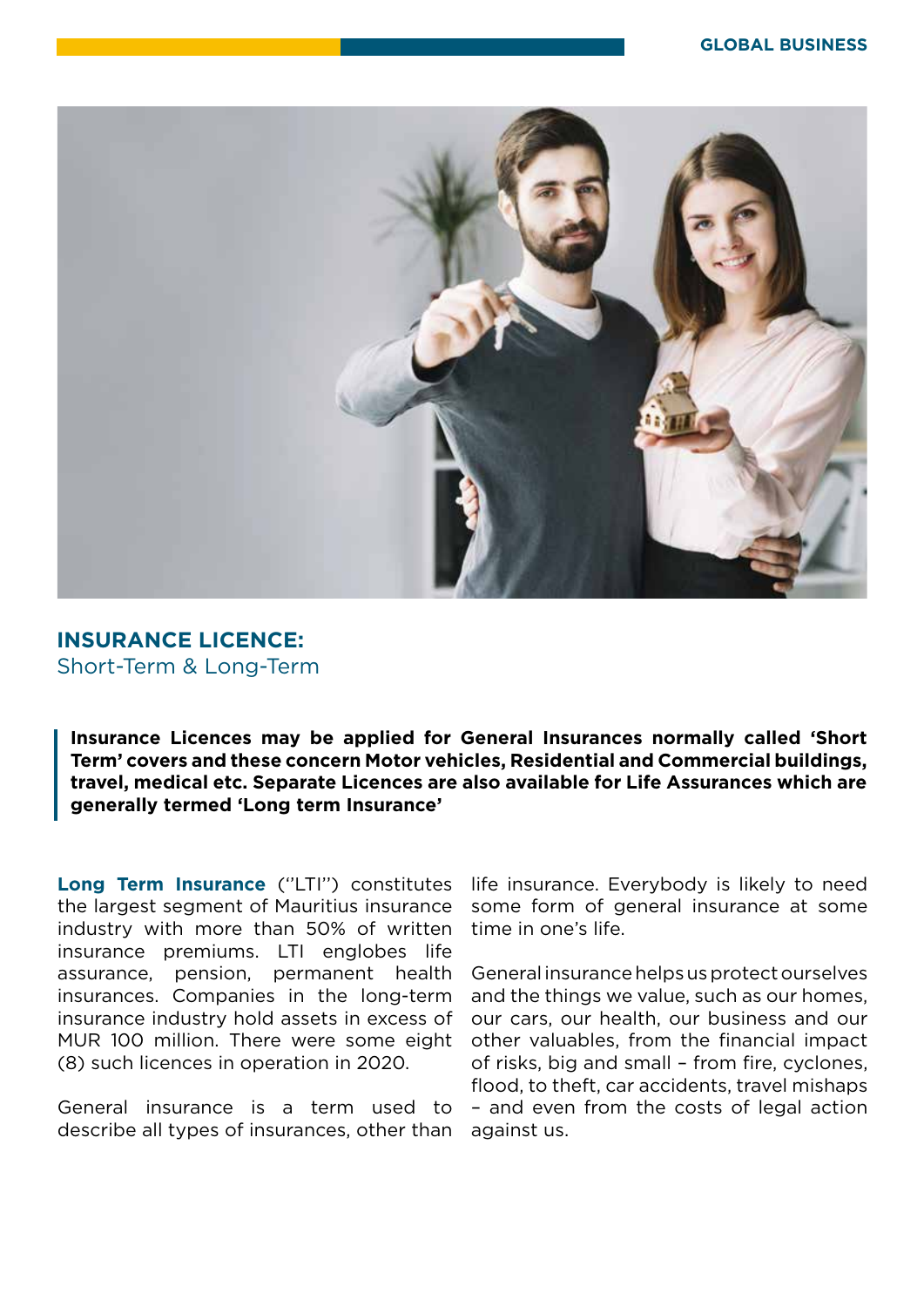### **PROFESSIONAL RE-INSURANCE LICENCE**

**Re- insurance is the practice whereby insurers transfer portions of their risk portfolios to other parties by some form of agreement to reduce the likelihood of paying a large obligation resulting from an insurance claim. The party that diversifies its insurance portfolio is known as the "ceding party". The party that accepts a portion of the potential obligation in exchange for a share of the insurance premium is known as the "reinsurer".**

A re-insurance company is governed by the INSURANCE ACT 2005. It can be incorporated either as a Domestic company or a company holding a Global Business Licence. There exist four types of reinsurance treaties depicted in the following diagram.

**METHODS OF RE-INSURANCE**

Facultative Re-insurance Proportional Re-insurance Treaty Re-insurance Non-Proportional Re-insurance

# **INSURANCE AGENT**

**The Insurance Act 2005 defines the insurance agent as a person who, with the authority of an insurer and not being an employee of the insurer, acts on behalf of the insurer in the initiation of the insurance business, the receipt of proposals, the issue of policies, the collection of premiums or the settlement of claims.**

- The Insurance Agent Licence is also issued by the FSC.
- To note that either a Company or an Individual can apply for an Insurance Agent Licence.

### **INSURANCE BROKER**

**The Insurance Broker is defined as a person who arranges insurance business with insurers on behalf of prospective policyholders, or as a representative of a policyholder, and includes a reinsurance broker carrying on reinsurance brokering for an insurer**

### **Preparation of Financial Statements Taxation**

All businesses operating in the Insurance sectors (Insurers, re-insurers, agents and brokers) must prepare Accounts in compliance with 'International Financial Reporting Standard' (''IFRS''). The yearly accounts must be audited by a Qualified Auditor licensed by the Financial Reporting Council (''FRC''). As such, accounts must be filed with the FSC **within a period of three months** from the date accounts are closed.

•All insurance licensees which operate on the local market are taxable at 15% on 'their Taxable Profit'.

•Those who operate outside of Mauritius and they are non-resident in Mauritius, will not be subject to local Income Tax.

•Those who operate from Mauritius and which service clients under a Global Business Licence (GBL) essentially located outside of Mauritius will be liable to a reduced rate of taxation of 3% provided they satisfy certain fundamental conditions.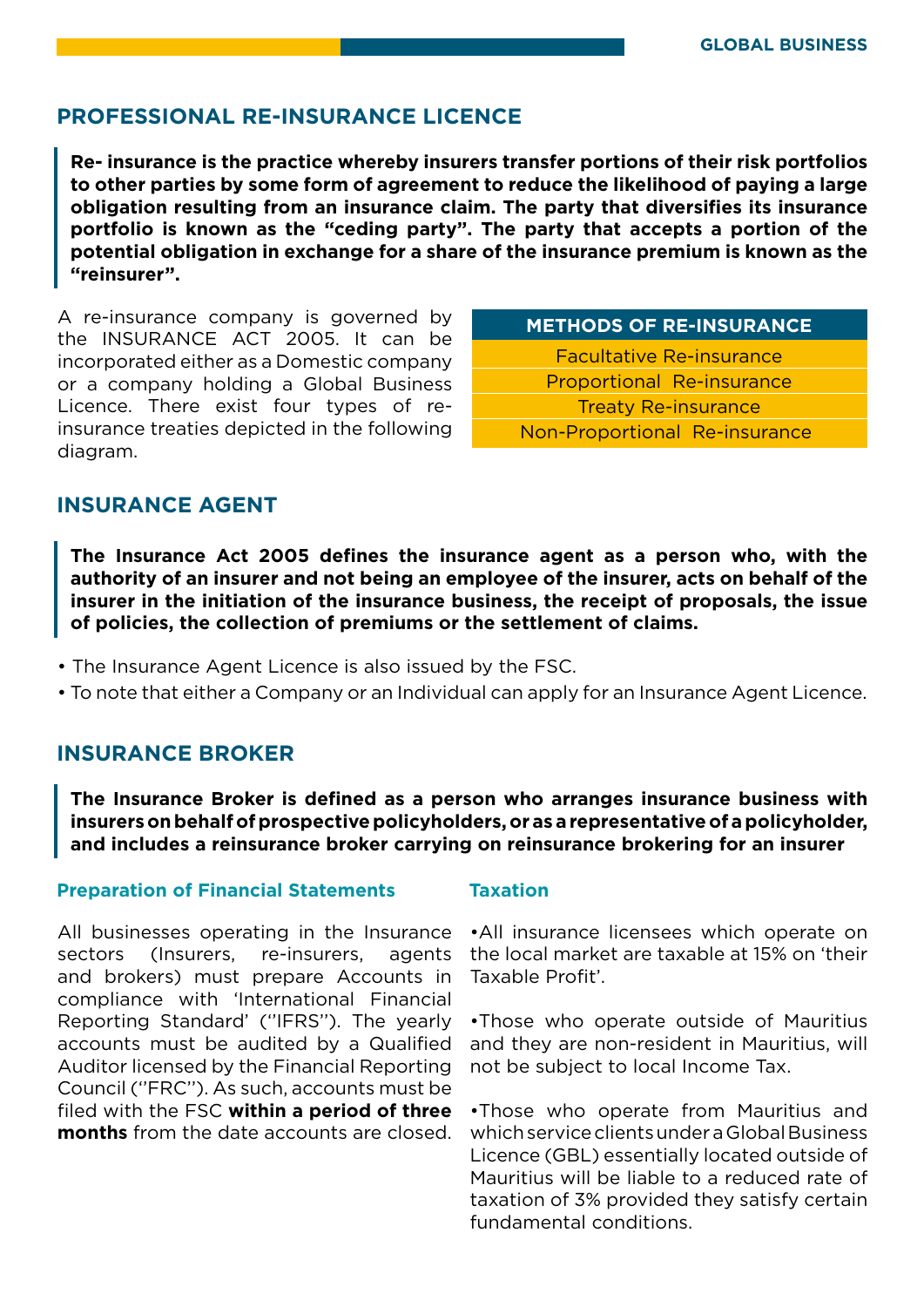# **CAPTIVE INSURANCE**

### **'Captive Insurance Companies' are insurance companies established by a 'Holding' or a 'Parent Group' with the specific objective of mitigating risks.**

Captive insurance is governed by the CAPTIVE INSURANCE ACT (CIA) 2015. Captive Insurance can be incorporated both as a domestic company or a company holding a Global Business Licence. ("GBL")

The diagram below illustrates different types of 'Captives':

| <b>TYPES OF CAPTIVE INSURANCE</b>    |                     |  |                          |  |                         |  |
|--------------------------------------|---------------------|--|--------------------------|--|-------------------------|--|
| Special purpose<br>vehicles ('SPV's) |                     |  | Agency captives          |  | Diversified captives    |  |
|                                      | Rent-a-<br>captives |  | Single-parent<br>captive |  | Association<br>captives |  |

To conduct the Captive Insurance business, an application for a captive insurance business licence must be made to the ("FSC") through a 'Captive Insurance Agent'. Our firm is licensed to act as the Agent. Section 9 of the Captive Insurance Act provides that, apart from a Management Company, only an actuary, an Insurance Manager, a Law Practitioner, a Public Accountant may act as a 'Captive Insurance Agent'.

### **Taxation**

• The Income Tax Act provides an attractive tax holiday period for income derived by captive insurers for a period not exceeding ten years.

• Captive Insurers may also further benefit from the Double Taxation Avoidance Treaty if the latter holds a GBL 1. Notwithstanding the tax holiday period of ten years, under this regime the effective rate of taxation in Mauritius can be reduced and the latter may enjoy a deemed taxation at 80% of the normal tax rate of 15%.

• To note that this would reduce the effective rate of corporate tax in Mauritius from 15% to 3%. Besides it is worth noting that there is no capital gains tax, and no withholding tax on payment of dividends, interests or royalties paid to non-Residents.